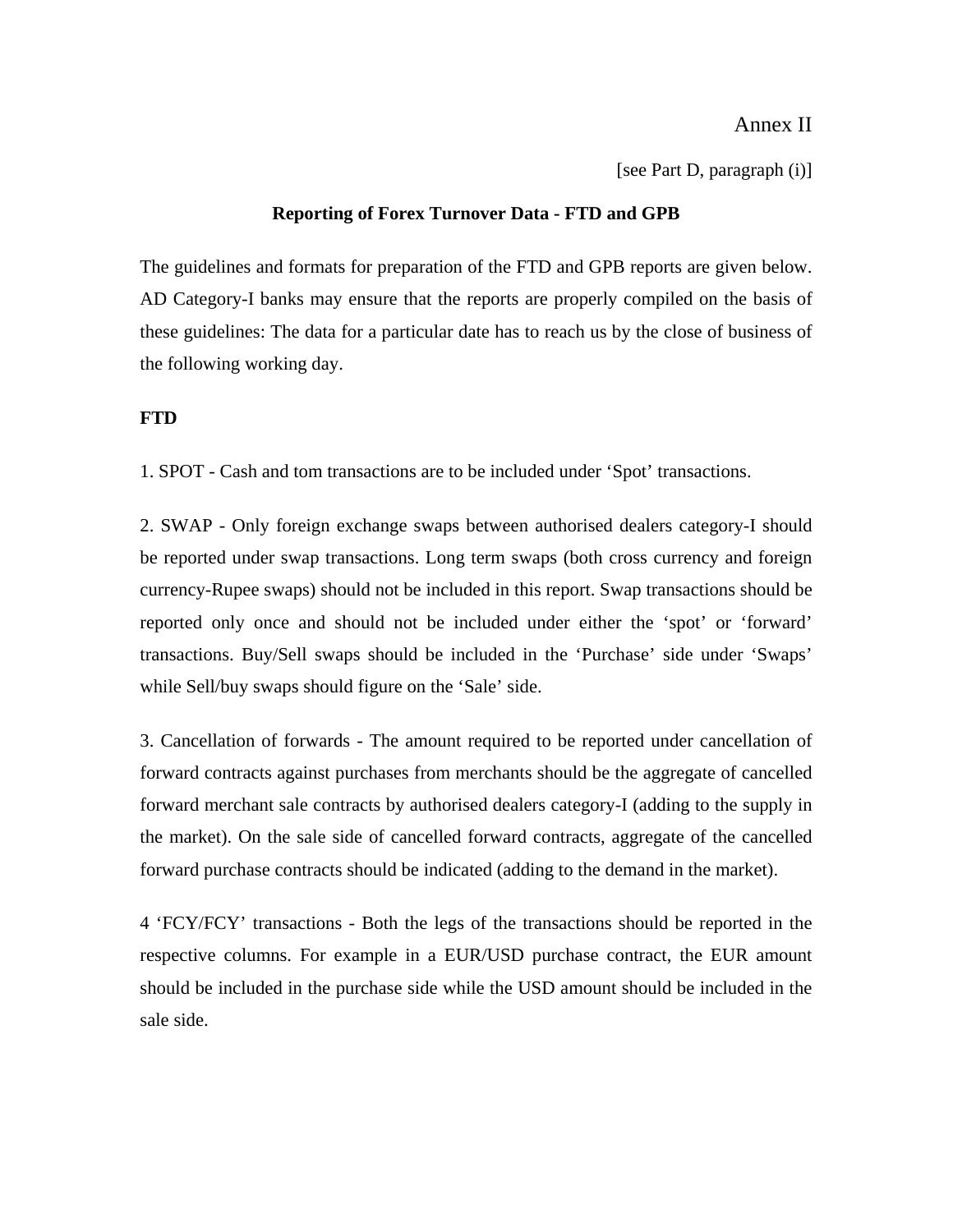5. Transactions with RBI should be included in inter-bank transactions. Transactions with financial institutions other than banks authorised to deal in foreign exchange should be included under merchant transactions.

# **GPB**

1. Foreign Currency Balances - Cash balances and investments in all foreign currencies should be converted into US dollars and reported under this head.

2. Net open exchange position- This should indicate the overall overnight net open exchange position of the authorised dealer category-I in Rs. Crore. The net overnight open position should be calculated on the basis of the instructions given in Annex I.

3. Of the above FCY/INR- The amount to be reported is the position against the Rupeei.e. the net overnight open exchange position less cross currency position, if any.

# **Formats of FTD and GPB Statements**

### **FTD**

Statement showing daily turnover of foreign exchange dated………

|                         |                   | Merchant                  |  |                  |                                       | Inter bank |          |  |
|-------------------------|-------------------|---------------------------|--|------------------|---------------------------------------|------------|----------|--|
|                         |                   | Spot,<br>Ready, T.T. etc. |  | $Cash,$ Forwards | Cancellation of Spot Swap<br>Forwards |            | Forwards |  |
| FCY/INR                 | Purchase<br>lfrom |                           |  |                  |                                       |            |          |  |
|                         | Sales to          |                           |  |                  |                                       |            |          |  |
| <b>FCY/FCY</b> Purchase | from              |                           |  |                  |                                       |            |          |  |
|                         | Sales to          |                           |  |                  |                                       |            |          |  |